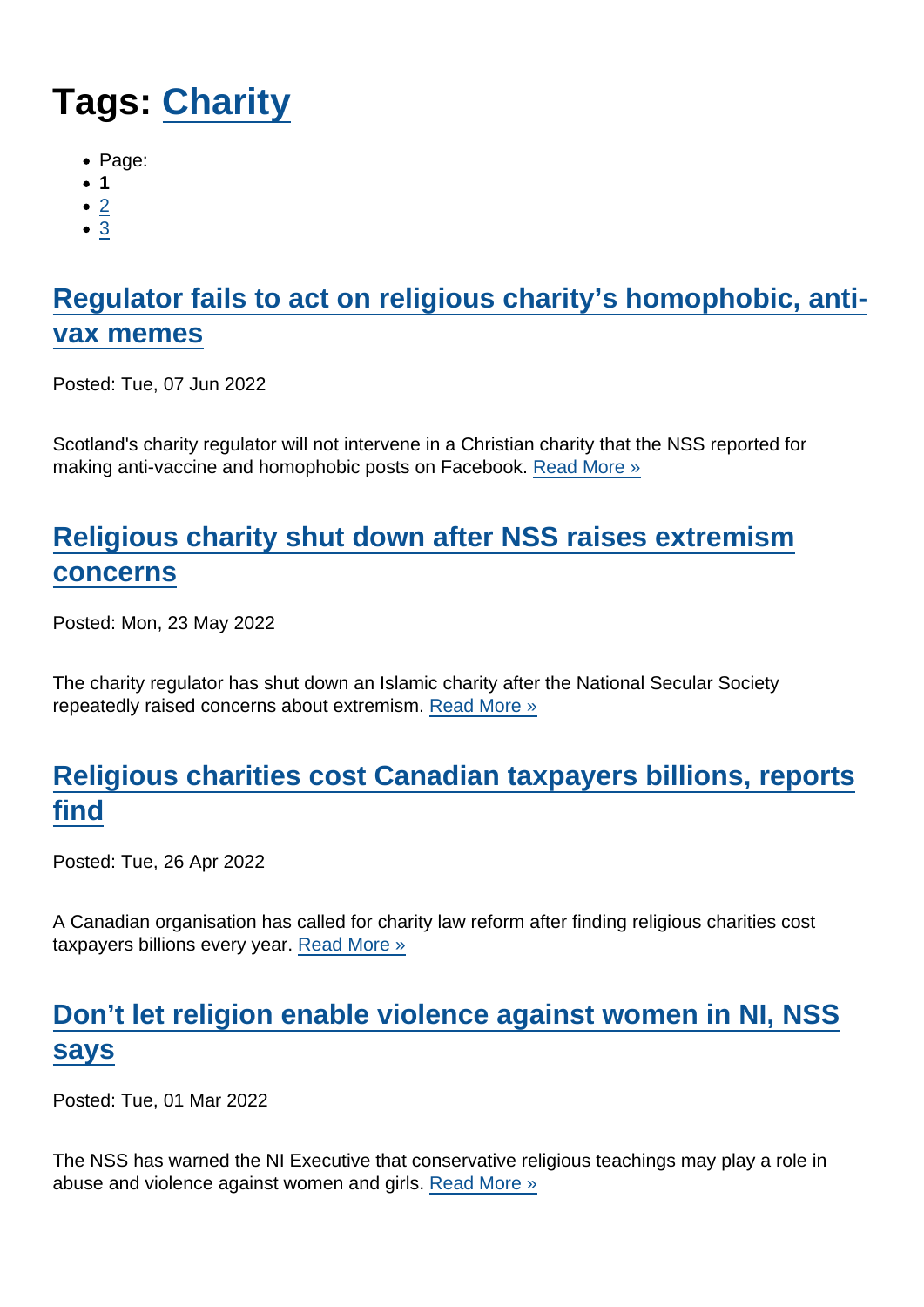## [NSS refers Christian charity to regulator for anti-vaxx memes](https://www.secularism.org.uk/news/2022/02/nss-refers-christian-charity-to-regulator-for-anti-vaxx-memes)

Posted: Wed, 09 Feb 2022

The NSS has referred a Christian charity to the regulator after finding anti-vaccine and homophobic posts on its Facebook page. [Read More »](https://www.secularism.org.uk/news/2022/02/nss-refers-christian-charity-to-regulator-for-anti-vaxx-memes)

#### [NSS urges Scotland to ensure food banks are inclusive](https://www.secularism.org.uk/news/2022/01/nss-urges-scotland-to-ensure-food-banks-are-inclusive)

Posted: Tue, 11 Jan 2022

The National Secular Society has advised the Scottish government to address discrimination in religious charities tackling poverty. [Read More »](https://www.secularism.org.uk/news/2022/01/nss-urges-scotland-to-ensure-food-banks-are-inclusive)

#### [Islamic charity advises on when and how to beat women](https://www.secularism.org.uk/news/2022/01/islamic-charity-advises-on-when-and-how-to-beat-women)

Posted: Mon, 10 Jan 2022

The National Secular Society has reported an Islamic charity whose website condones violence against women to the regulator. [Read More »](https://www.secularism.org.uk/news/2022/01/islamic-charity-advises-on-when-and-how-to-beat-women)

## [Anti-abortion "pregnancy support" charity launched in](https://www.secularism.org.uk/news/2021/11/anti-abortion-pregnancy-support-charity-launched-in-scotland) **[Scotland](https://www.secularism.org.uk/news/2021/11/anti-abortion-pregnancy-support-charity-launched-in-scotland)**

Posted: Wed, 17 Nov 2021

An anti-abortion "pregnancy support service" that has previously misled women has registered a new charity in Scotland. [Read More »](https://www.secularism.org.uk/news/2021/11/anti-abortion-pregnancy-support-charity-launched-in-scotland)

#### [NSS seeks clarity over proposed conversion therapy ban](https://www.secularism.org.uk/news/2021/11/nss-seeks-clarity-over-proposed-conversion-therapy-ban)

Posted: Thu, 04 Nov 2021

The National Secular Society has expressed concerns about potential loopholes in government proposals to ban 'conversion therapy'. [Read More »](https://www.secularism.org.uk/news/2021/11/nss-seeks-clarity-over-proposed-conversion-therapy-ban)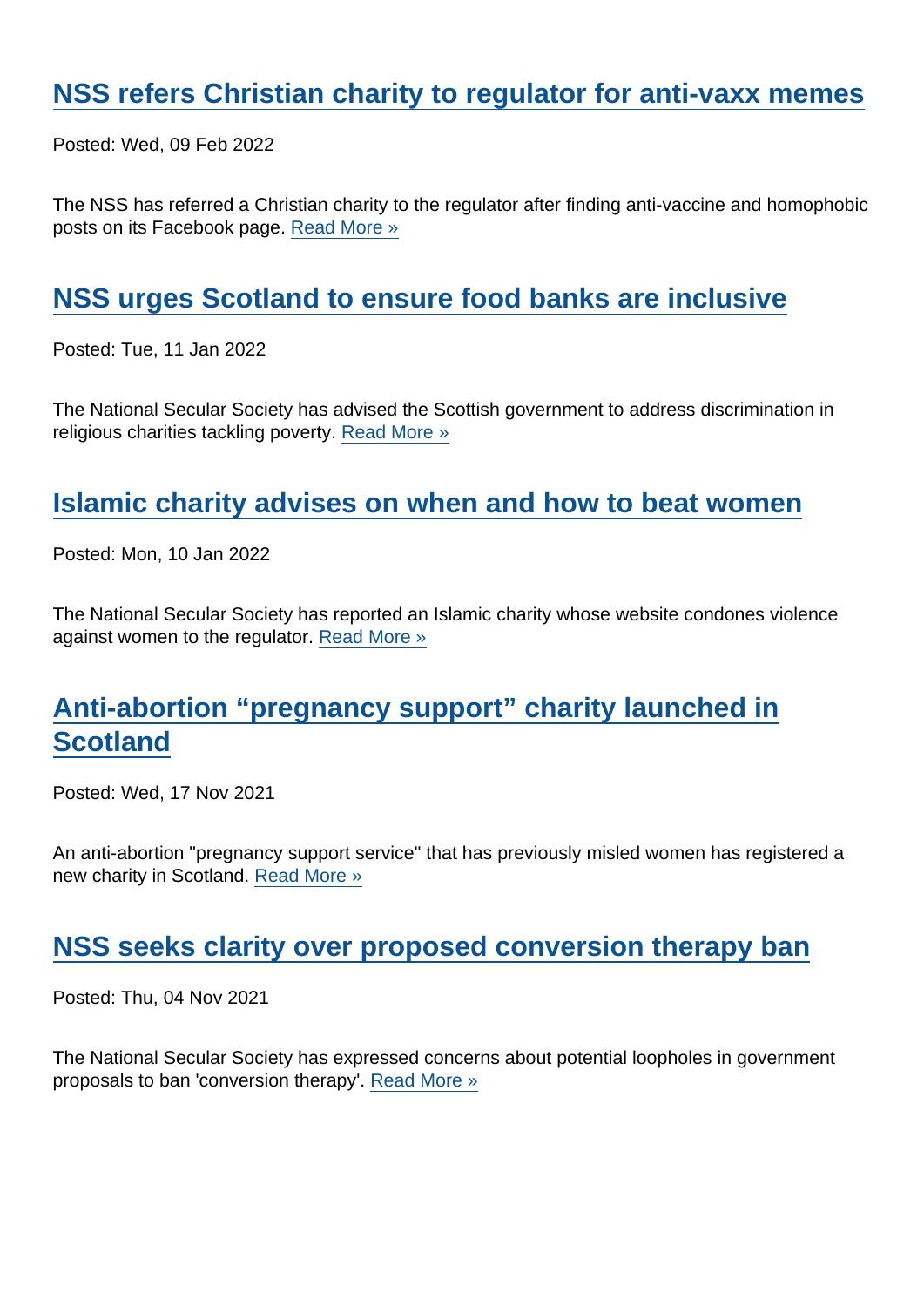## [NSS refers Islamic charities to regulator following pro-](https://www.secularism.org.uk/news/2021/10/nss-refers-islamic-charities-to-regulator-following-pro-taliban-lectures)[Taliban lectures](https://www.secularism.org.uk/news/2021/10/nss-refers-islamic-charities-to-regulator-following-pro-taliban-lectures)

Posted: Mon, 04 Oct 2021

The NSS has reported two Islamic charities to the regulator after extremist sermons were found on one of the charities' websites. [Read More »](https://www.secularism.org.uk/news/2021/10/nss-refers-islamic-charities-to-regulator-following-pro-taliban-lectures)

#### [NSS welcomes ruling on Christian foster agency case](https://www.secularism.org.uk/news/2021/09/nss-welcomes-ruling-on-christian-foster-agency-case)

Posted: Fri, 24 Sep 2021

The National Secular Society has welcomed a judgment upholding a ruling that a Christian fostering agency cannot reject same-sex couples. [Read More »](https://www.secularism.org.uk/news/2021/09/nss-welcomes-ruling-on-christian-foster-agency-case)

## [Challenge religious stigmatising of LGBT people, NSS tells](https://www.secularism.org.uk/news/2021/09/challenge-religious-stigmatising-of-lgbt-people-nss-tells-welsh-government) [Welsh government](https://www.secularism.org.uk/news/2021/09/challenge-religious-stigmatising-of-lgbt-people-nss-tells-welsh-government)

Posted: Mon, 20 Sep 2021

The National Secular Society has called on the Welsh government to challenge religious homophobia in education, healthcare and charities. [Read More »](https://www.secularism.org.uk/news/2021/09/challenge-religious-stigmatising-of-lgbt-people-nss-tells-welsh-government)

## [Religious privilege causing injustice, NSS tells Law](https://www.secularism.org.uk/news/2021/08/religious-privilege-causing-injustice-nss-tells-law-commission) **[Commission](https://www.secularism.org.uk/news/2021/08/religious-privilege-causing-injustice-nss-tells-law-commission)**

Posted: Wed, 04 Aug 2021

The NSS has raised inconsistencies and unfairness in laws on education, charity, health and animal welfare in response to a consultation. [Read More »](https://www.secularism.org.uk/news/2021/08/religious-privilege-causing-injustice-nss-tells-law-commission)

## [Christian charity faces investigation over promotion of](https://www.secularism.org.uk/news/2021/07/christian-charity-faces-investigation-over-promotion-of-misogyny) [misogyny](https://www.secularism.org.uk/news/2021/07/christian-charity-faces-investigation-over-promotion-of-misogyny)

Posted: Wed, 07 Jul 2021

England and Wales's charity regulator will investigate a newly-registered charity, Horemow Europe, after the NSS raised concerns. [Read More »](https://www.secularism.org.uk/news/2021/07/christian-charity-faces-investigation-over-promotion-of-misogyny)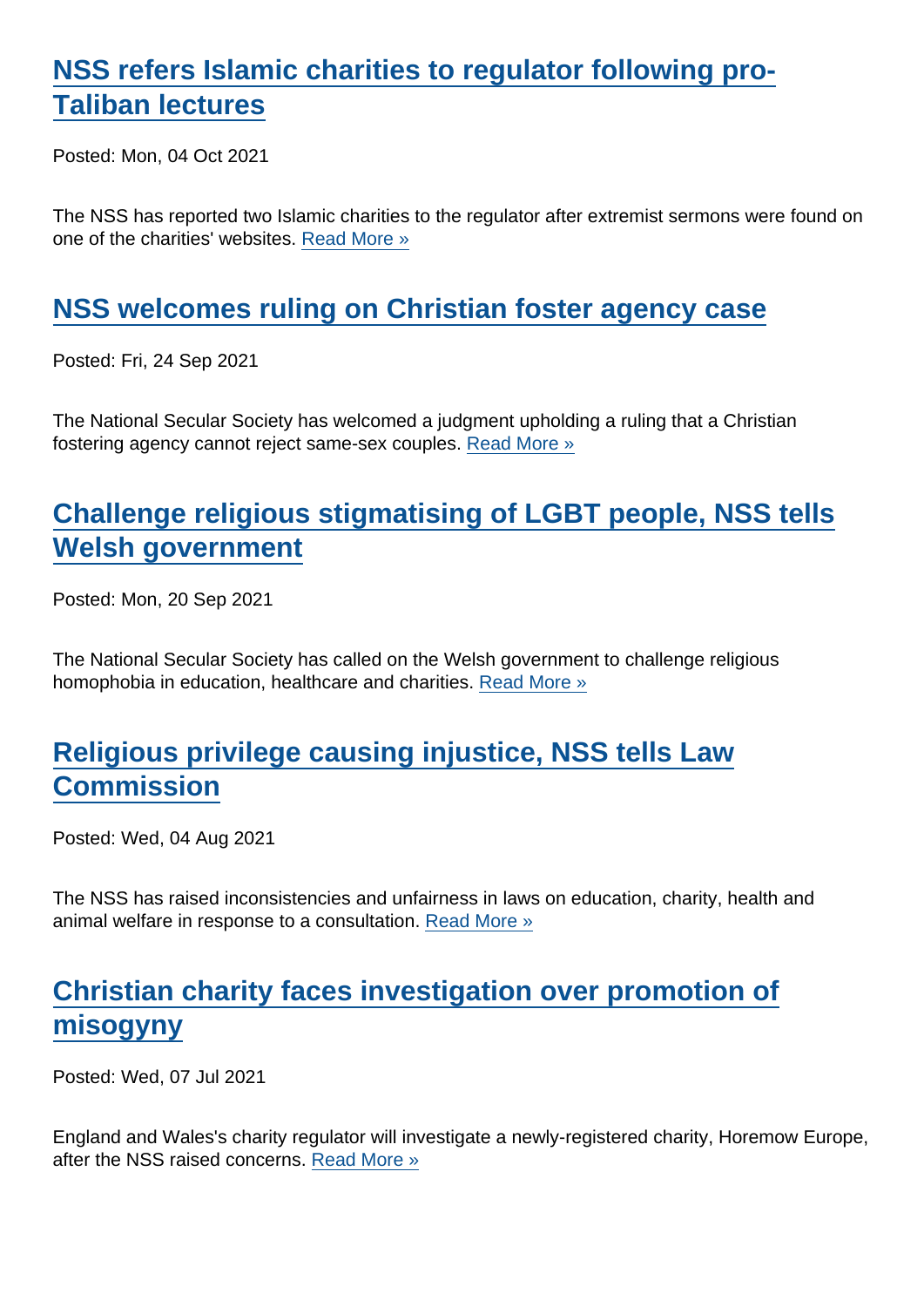## ['Conversion therapy' charity shows need for reform in NI,](https://www.secularism.org.uk/news/2021/04/conversion-therapy-charity-shows-need-for-reform-in-ni-says-nss) [says NSS](https://www.secularism.org.uk/news/2021/04/conversion-therapy-charity-shows-need-for-reform-in-ni-says-nss)

Posted: Fri, 23 Apr 2021

The NSS has called for the removal of 'the advancement of religion' as a charitable purpose in Northern Ireland in response to a review. [Read More »](https://www.secularism.org.uk/news/2021/04/conversion-therapy-charity-shows-need-for-reform-in-ni-says-nss)

## [Christian charity backs TV station pushing Covid](https://www.secularism.org.uk/news/2021/04/christian-charity-backs-tv-station-pushing-covid-misinformation) [misinformation](https://www.secularism.org.uk/news/2021/04/christian-charity-backs-tv-station-pushing-covid-misinformation)

Posted: Thu, 22 Apr 2021

The NSS has urged a regulator to look into a charity behind a TV channel which keeps broadcasting misleading statements about the pandemic. [Read More »](https://www.secularism.org.uk/news/2021/04/christian-charity-backs-tv-station-pushing-covid-misinformation)

## [Regulator decides not to act against 'conversion therapy'](https://www.secularism.org.uk/news/2021/03/regulator-decides-not-to-act-against-conversion-therapy-charity) [charity](https://www.secularism.org.uk/news/2021/03/regulator-decides-not-to-act-against-conversion-therapy-charity)

Posted: Wed, 31 Mar 2021

A charity regulator has refused to act against a Christian organisation which promotes "change orientated therapy" for gay people. [Read More »](https://www.secularism.org.uk/news/2021/03/regulator-decides-not-to-act-against-conversion-therapy-charity)

## [Church's future as charity in doubt after 'plague protection](https://www.secularism.org.uk/news/2021/03/churchs-future-as-charity-in-doubt-after-plague-protection-kits-row) [kits' row](https://www.secularism.org.uk/news/2021/03/churchs-future-as-charity-in-doubt-after-plague-protection-kits-row)

Posted: Fri, 05 Mar 2021

A regulator has appointed an interim manager to a church after the NSS raised concerns over 'plague protection kits' sold by its bishop. [Read More »](https://www.secularism.org.uk/news/2021/03/churchs-future-as-charity-in-doubt-after-plague-protection-kits-row)

#### [New Islamic charity's website says same-sex attraction is a](https://www.secularism.org.uk/news/2021/01/new-islamic-charitys-website-says-same-sex-attraction-is-a-disease) ['disease'](https://www.secularism.org.uk/news/2021/01/new-islamic-charitys-website-says-same-sex-attraction-is-a-disease)

Posted: Fri, 29 Jan 2021